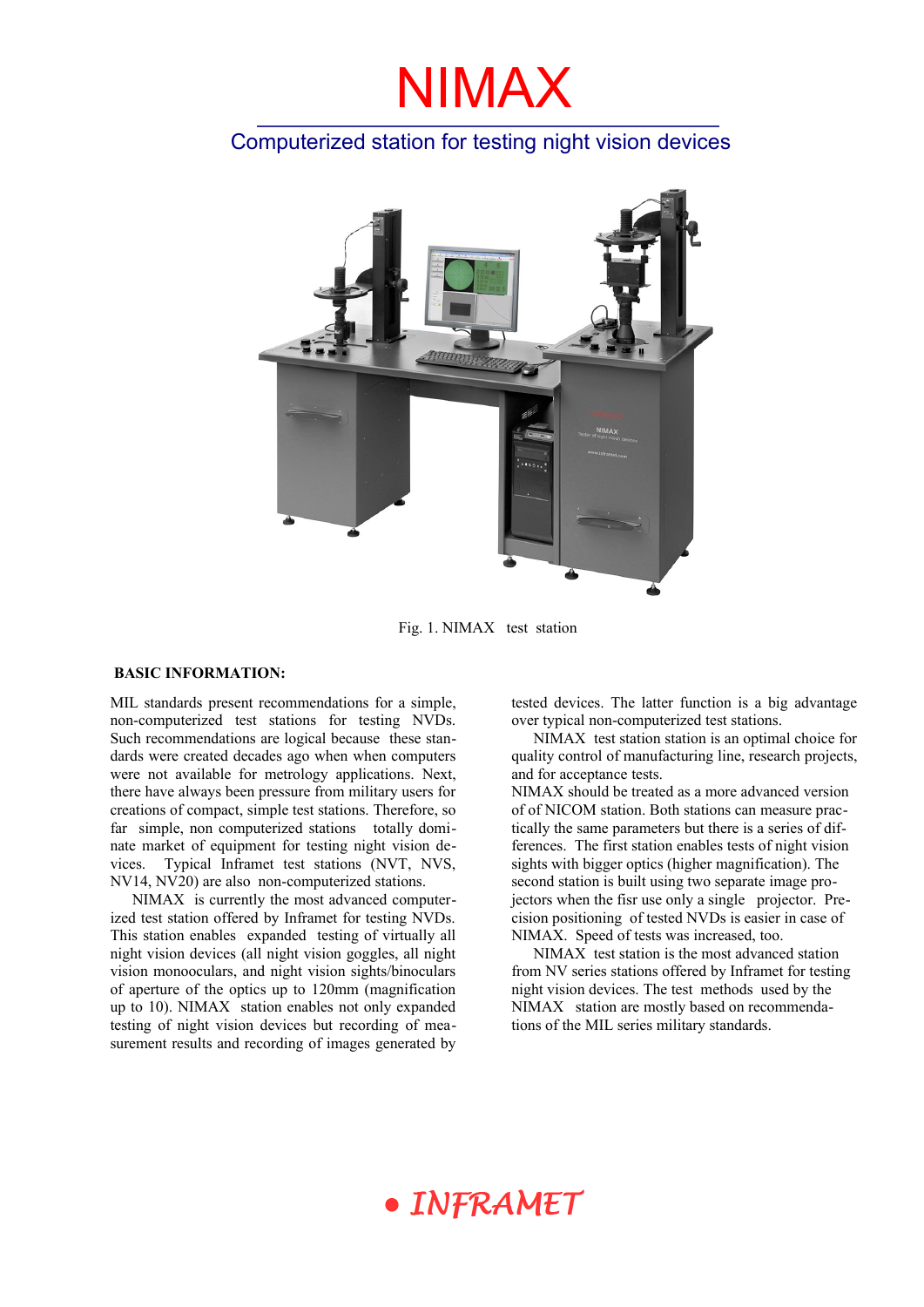### Computerized station for testing night vision devices

#### **Why computerized test station?**

Lack of computerized stations for testing night vision devices can be considered as one of many reasons of difficulties in effective, accurate evaluation of night vision devices.

We must remember that humans can very well compare quality of several images seen at the same time but have big problems to evaluate quality of images seen at different moments of time. Therefore big variability of indications of team teams during resolution measurement of night vision devices or image intensifier tubes occur frequently. Modern computer technology could help to improve accuracy of resolution measurements.

Computerized test stations can enable measurement of important objective parameters like modulation transfer function MTF and signal to noise ratio SNR. These parameters cannot be measured by typical non-computerized stations.

Further on, use of computer technology in testing NVDs can potentially reduce differences between methodology of testing NVDs and methodology of testing electronic imagers like thermal imagers, and visible/NIR cameras. Nowadays, there is basically no major technical obstacles to use well matured methodology of testing visible/NIR cameras also for testing NVDs. This scenario would potentially enable easy comparison of performance of NVDs and low light TV cameras.

#### **How NIMAX stations works?**

NIMAX test station works as a set of two image projectors that project images of standard targets into direction of tested night vision devices. The latter devices create output image that is later evaluated by human observer or with help of more objective measuring tools (luminance meter, high-res video camera, or digital still camera).

The first projector of small aperture optics is used to test night vision goggles/monoculars. The second projector of big aperture optics is used to test night vision sights/binoculars.

#### **Light source**

MIL standards recommend to use a calibrated tungsten filament lamp of 2856K color temperature as a radiation source. It is technically difficult to develop a reliable, long life, 2856K color temperature tungsten filament light source that enables regulation of light intensity in wide range. Therefore typical test stations for testing night vision devices offered on market are built using a single monochromatic LED light source. Such test stations are calibrated to simulate 2856K color temperature light source for one specific type of night vision device (typically built using Gen 3 tubes and Class A filter). Measurement accuracy significantly deteriorate when night vision devices of different type are tested.

NIMAX test station is built using more advanced concept. The station is built using two light sources that can work in two modes: a)halogen bulb of 2856K color temperature source and b)monochromatic LED light source. Halogen source is used during measurement of photometric parameters; monochromatic LED source during measurement of imaging parameters. Therefore NIMAX station enables accurate measurement of photometric parameters (like brightness gain) of all types of night vision devices. Next, NIMAX station can be checked and re-calibrated by advanced photometric laboratories in many countries because these stations use classical photometric light source. At the same time life time of the test station was significantly extended due to use of halogen source only for measurement of photometric parameters.

#### **Test capabilities**

NIMAX test station enables measurement (or checking) of a long list of parameters that can be divided into six main groups

- 1. Typical tests: resolution (center, peripheral, high level), screen quality (dark spots), brightness gain, field of view, ocular diopter range
- 2. Maintenance checks: Operational defects (shading, edge glow, flashing,/flickering/intermittent operation, emission points); Cosmetic defects (Dark Spots, Bright Spots, Fixed-Pattern Noise, Chicken Wire, Image Disparity, Output Brightness Variation, Image Distortion),
- 3. Binocular tests: collimation error, gain disparity,
- 4. Expanded tests: Minimal Resolvable Contrast, magnification and EBI (option).
- 5. Electrical tests: power consumption, current,
- 6. Advanced tests: MTF, SNR.

NIMAX test station enables recording of test results and video recording of images generated by tested night vision devices. Special software that enables presentation of recorded videos from several tested NVDs at the same time at PC screen is a part of NIMAX test station.

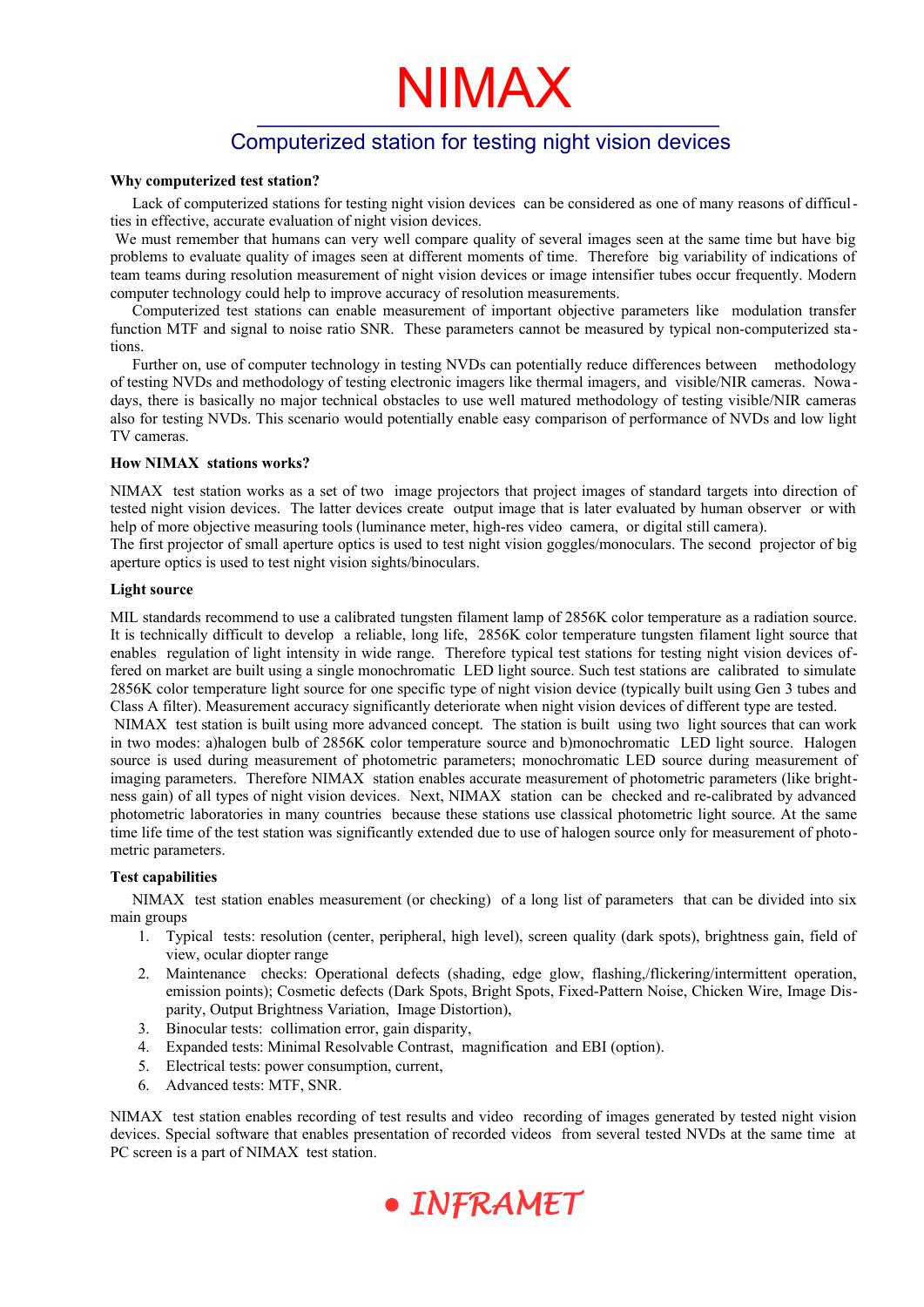### Computerized station for testing night vision devices

#### **SPECIFICATIONS**

| Modules                            | NIM base module (different versions), LP1 luminance probe, LP2 lumin-<br>ance probe, set of exchangeable adaptors, PS1 power supply, BC12 beam<br>combiner, BC21 beam divider, NVC high-res video camera, NDC digital<br>camera, frame grabber, PC, TAS-NV computer program, NIMAX Dis- |
|------------------------------------|-----------------------------------------------------------------------------------------------------------------------------------------------------------------------------------------------------------------------------------------------------------------------------------------|
| <b>Light Sources</b>               | play computer program<br>Set of light sources working in two modes:<br>1) 2850K color temperature polychromatic source, 2)660nm monochro-<br>matic light source                                                                                                                         |
| Illuminance range of light sources | from at least $2 \times 10^{-5}$ lx to $200$ lx                                                                                                                                                                                                                                         |
| Regulation resolution              | $10 \mu$ lx (at low intensity range)                                                                                                                                                                                                                                                    |
| Regulation type                    | continuous (any value can be set within the regulation range)                                                                                                                                                                                                                           |
| Regulation mechanism               | manual                                                                                                                                                                                                                                                                                  |
| Regulation stability               | better than 2% of the set value                                                                                                                                                                                                                                                         |
| Aperture of built in collimator    | $1)$ 35 mm; 2)120mm                                                                                                                                                                                                                                                                     |
| Collimator resolution              | $1) > 30$ lp/mrad, $2) > 60$ lp/mrad,                                                                                                                                                                                                                                                   |
| Type of tube holders               | exchangeable holders for different types of NVDs                                                                                                                                                                                                                                        |
| Targets                            | set of exchangeable targets                                                                                                                                                                                                                                                             |
| Range of luminance probe           | 0.01-100 cd/m <sup><math>\sim</math>2</sup>                                                                                                                                                                                                                                             |
| Output readout                     | PC monitor                                                                                                                                                                                                                                                                              |
| Control method                     | manual: Light knobs, Target knobs                                                                                                                                                                                                                                                       |
| Power                              | 230 -110 VAC 50/60 Hz                                                                                                                                                                                                                                                                   |
| Operating temperature              | $5^{\circ}$ C to 40 $^{\circ}$ C                                                                                                                                                                                                                                                        |
| Units                              | Metric (US - option)                                                                                                                                                                                                                                                                    |
| Mass                               | 130 kg                                                                                                                                                                                                                                                                                  |
| Dimensions                         | $1771\times1429\times553$ mm                                                                                                                                                                                                                                                            |

\*specifications are subject to change without prior notice

#### **VERSIONS**

NIMAX test station can be delivered in form of a set of different versions of different test capabilities.

Three versions of different test range are offered:

Version A: Tested only goggles and monoculars ( typical devices of of FOV about 40º)

Version B: All types of NVDs can be tested (goggles, monoculars, sights/binoculars)

Version C: Tested only sights/binoculars of narrow FOV.

Next, all versions are divided according to test capabilities:

- 1. Basic tests: resolution (center, peripheral, high level), screen quality (dark spots), brightness gain, field of view, diopter power range. Optional maintenance checks: operational defects cosmetic defects.
- 2. Binocular tests: collimation error, gain disparity,
- 3. Electrical tests: power consumption, current,
- 4. Expanded tests: Minimal Resolvable Contrast, magnification, distortion.
- 5. Advanced tests: MTF, SNR.

Detail definitions of available versions of NIMAX are presented in Table 1. Additional options in Table 2.

| Version        | Range of tested NVDs                                | Test capabilities                                     |
|----------------|-----------------------------------------------------|-------------------------------------------------------|
| code           |                                                     |                                                       |
| A <sub>1</sub> | Goggles and monoculars (FOV about 40 <sup>o</sup> ) | Basic test range                                      |
| A2             | As above                                            | Basic test range $+$ Binocular tests                  |
| A <sub>3</sub> | As above                                            | Basic test range + Binocular tests + Electrical tests |
| A <sub>4</sub> | As above                                            | Basic test range + Binocular tests+Electrical tests + |
|                |                                                     | <b>Expanded</b> tests                                 |
| A <sub>5</sub> | As above                                            | Basic test range + Binocular tests+Electrical tests + |
|                |                                                     | Expanded tests+Advanced tests                         |

Tab. 1. Definitions of code used to describe versions of NIMAX test system